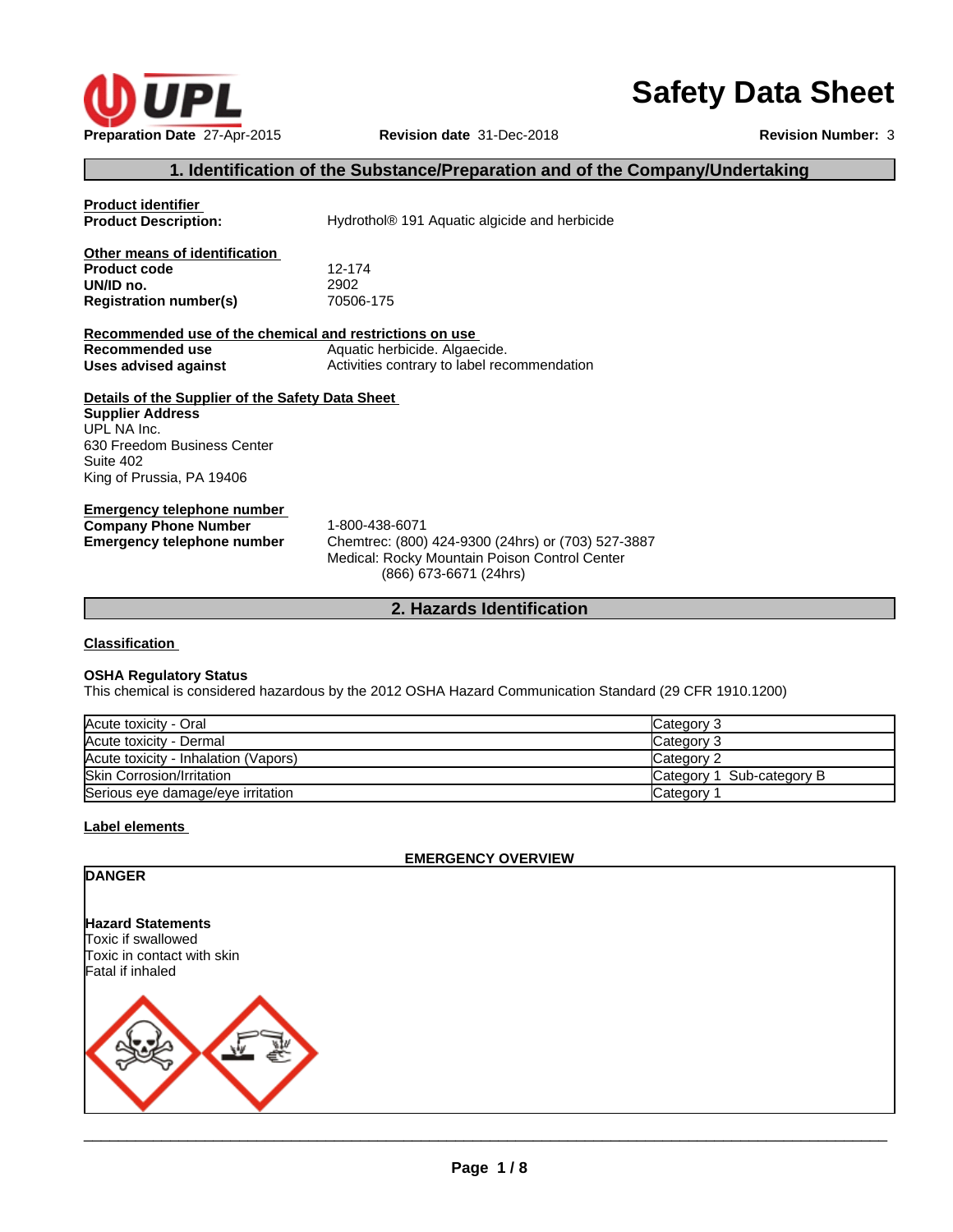|                 | Appearance Dark yellow light brown                                        | <b>Physical state Liquid</b>                                                                    | <b>Odor</b> Slight chlorine |  |
|-----------------|---------------------------------------------------------------------------|-------------------------------------------------------------------------------------------------|-----------------------------|--|
|                 | <b>Precautionary Statements - Prevention</b>                              |                                                                                                 |                             |  |
|                 | Wash face, hands and any exposed skin thoroughly after handling           |                                                                                                 |                             |  |
|                 | Do not eat, drink or smoke when using this product                        |                                                                                                 |                             |  |
|                 | Wear protective gloves/protective clothing/eye protection/face protection |                                                                                                 |                             |  |
|                 | Do not breathe dust/fume/gas/mist/vapors/spray                            |                                                                                                 |                             |  |
|                 | Use only outdoors or in a well-ventilated area                            |                                                                                                 |                             |  |
|                 | In case of inadequate ventilation wear respiratory protection             |                                                                                                 |                             |  |
|                 | IF ON SKIN: Wash with plenty of soap and water                            |                                                                                                 |                             |  |
|                 | Call a POISON CENTER or doctor if you feel unwell                         |                                                                                                 |                             |  |
|                 | Remove/Take off immediately all contaminated clothing                     |                                                                                                 |                             |  |
|                 | Wash contaminated clothing before reuse                                   |                                                                                                 |                             |  |
|                 |                                                                           | IF INHALED: Remove victim to fresh air and keep at rest in a position comfortable for breathing |                             |  |
|                 | Immediately call a POISON CENTER or doctor/physician                      |                                                                                                 |                             |  |
|                 |                                                                           | IF SWALLOWED: Immediately call a POISON CENTER or doctor/physician                              |                             |  |
| Rinse mouth     |                                                                           |                                                                                                 |                             |  |
|                 | <b>Precautionary Statements - Storage</b>                                 |                                                                                                 |                             |  |
| Store locked up |                                                                           |                                                                                                 |                             |  |
|                 | Store in a well-ventilated place. Keep container tightly closed           |                                                                                                 |                             |  |

 $\overline{\phantom{a}}$  ,  $\overline{\phantom{a}}$  ,  $\overline{\phantom{a}}$  ,  $\overline{\phantom{a}}$  ,  $\overline{\phantom{a}}$  ,  $\overline{\phantom{a}}$  ,  $\overline{\phantom{a}}$  ,  $\overline{\phantom{a}}$  ,  $\overline{\phantom{a}}$  ,  $\overline{\phantom{a}}$  ,  $\overline{\phantom{a}}$  ,  $\overline{\phantom{a}}$  ,  $\overline{\phantom{a}}$  ,  $\overline{\phantom{a}}$  ,  $\overline{\phantom{a}}$  ,  $\overline{\phantom{a}}$ 

**Precautionary Statements - Disposal** Dispose of contents/container to an approved waste disposal plant

## **Hazards Not Otherwise Classified (HNOC) OTHER INFORMATION**

# **3. Composition/information on Ingredients**

| <b>Chemical name</b>                            | <b>CAS No</b> | Weight-% |
|-------------------------------------------------|---------------|----------|
| nvlalkvlamine)salt of<br>N.N-dimethv<br>Mono(N. | 66330-88-9    | ິ        |
| endothall                                       |               |          |

If CAS number is "proprietary", the specific chemical identity and percentage of composition has been withheld as a trade secret.

# **4. First aid measures**

## **FIRST AID MEASURES**

| Eye contact                                                 | Hold eye open and rinse slowly and gently with water for 15 - 20 minutes. Remove contact<br>lenses, if present, after 5 minutes, then continue rinsing eye. Call a poison control center or<br>doctor for treatment advice.         |  |  |  |
|-------------------------------------------------------------|-------------------------------------------------------------------------------------------------------------------------------------------------------------------------------------------------------------------------------------|--|--|--|
| <b>Skin contact</b>                                         | Wash off immediately with plenty of water for at least 15 minutes. Call a poison control<br>center or doctor for treatment advice.                                                                                                  |  |  |  |
| <b>Inhalation</b>                                           | Move person to fresh air. If person is not breathing, call 911 or an ambulance, then give<br>artificial respiration, preferably mouth-to-mouth if possible. Call a poison control center or<br>doctor for further treatment advice. |  |  |  |
| Ingestion                                                   | Call a physician or poison control center immediately. Do not induce vomiting without<br>medical advice. Never give anything by mouth to an unconscious person.                                                                     |  |  |  |
| <b>Protection of First-aiders</b>                           | Use personal protective equipment.                                                                                                                                                                                                  |  |  |  |
| Most Important Symptoms and Effects, Both Acute and Delayed |                                                                                                                                                                                                                                     |  |  |  |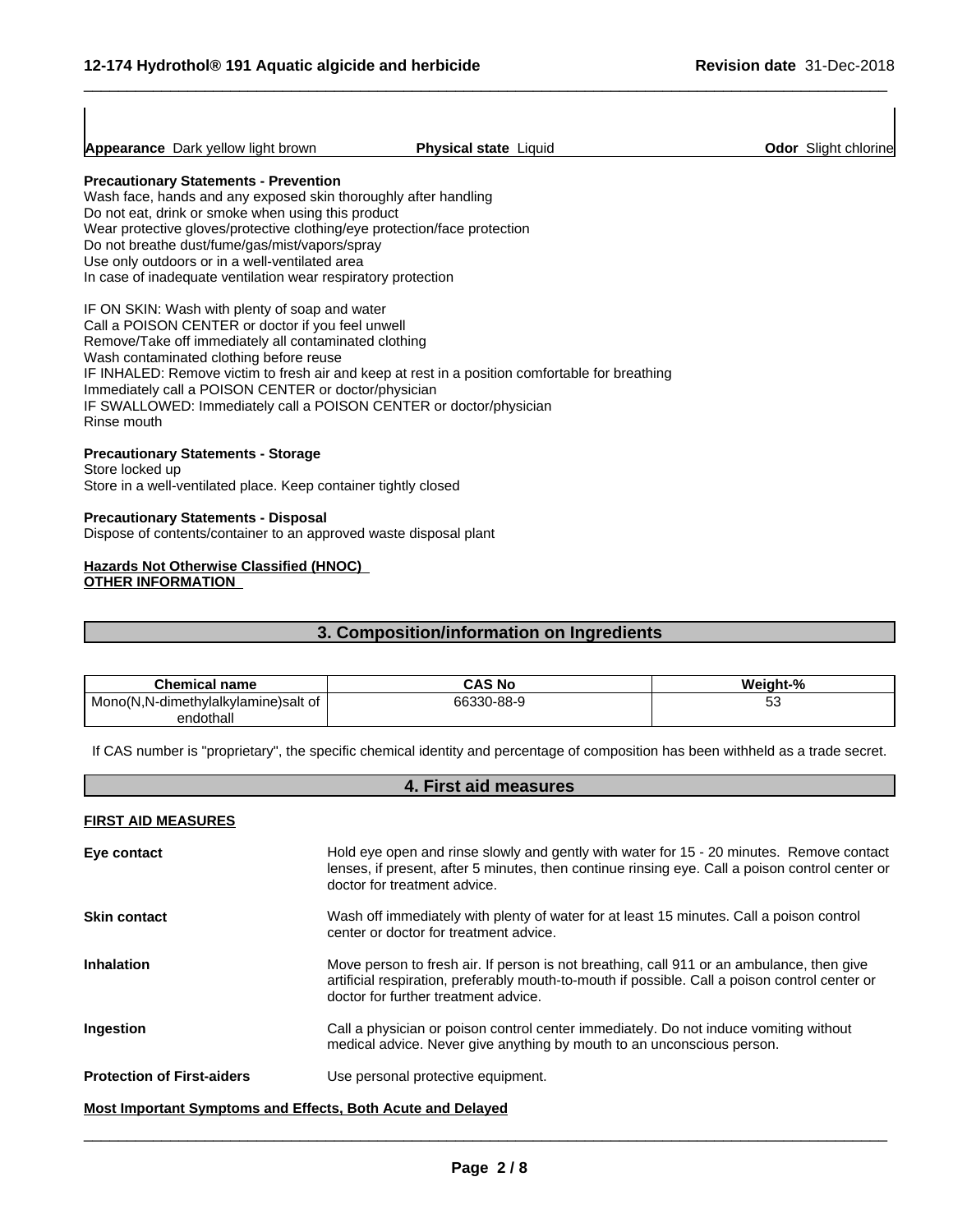| <b>Most Important Symptoms and</b><br><b>Effects</b>                                                                                 | no data available.                                                                                                                                                                                                                                                         |
|--------------------------------------------------------------------------------------------------------------------------------------|----------------------------------------------------------------------------------------------------------------------------------------------------------------------------------------------------------------------------------------------------------------------------|
|                                                                                                                                      | Indication of Any Immediate Medical Attention and Special Treatment Needed                                                                                                                                                                                                 |
| Notes to physician                                                                                                                   | No information available. Treat symptomatically.                                                                                                                                                                                                                           |
|                                                                                                                                      | 5. Fire-fighting measures                                                                                                                                                                                                                                                  |
| Suitable extinguishing media<br>Carbon dioxide (CO2). Aquatic. Foam.                                                                 |                                                                                                                                                                                                                                                                            |
| Unsuitable extinguishing media no data available.                                                                                    |                                                                                                                                                                                                                                                                            |
| Specific hazards arising from the chemical                                                                                           | Thermal decomposition can lead to release of irritating gases and vapours.                                                                                                                                                                                                 |
|                                                                                                                                      | Hazardous combustion products Extreme temperatures convert Endothall product to endothall anhydride which is a strong<br>vessicant causing blistering of eyes, mucous membranes and skin.                                                                                  |
| <b>Explosion data</b><br>Protective equipment and precautions for firefighters<br>(approved or equivalent) and full protective gear. | Use personal protective equipment. As in any fire, wear self-contained breathing apparatus pressure-demand, MSHA/NIOSH                                                                                                                                                     |
|                                                                                                                                      | 6. Accidental release measures                                                                                                                                                                                                                                             |
|                                                                                                                                      | Personal precautions, protective equipment and emergency procedures                                                                                                                                                                                                        |
| <b>Personal Precautions</b>                                                                                                          | Avoid contact with skin and eyes. Use personal protective equipment. Wear protective<br>gloves/protective clothing and eye/face protection.                                                                                                                                |
| <b>Environmental Precautions</b>                                                                                                     |                                                                                                                                                                                                                                                                            |
| <b>Environmental precautions</b>                                                                                                     | Consult a regulatory specialist to determine appropriate state or local reporting<br>requirements, for assistance in waste characterization and/or hazardous waste disposal<br>and other requirements listed in pertinent environmental permits.                           |
| Methods and material for containment and cleaning up                                                                                 |                                                                                                                                                                                                                                                                            |
| <b>Methods for Clean-Up</b>                                                                                                          | Soak up with inert absorbent material (e.g. sand, silica gel, acid binder, universal binder,<br>sawdust). Sweep up and shovel into suitable containers for disposal.                                                                                                       |
|                                                                                                                                      | 7. Handling and Storage                                                                                                                                                                                                                                                    |
| <b>Precautions for safe handling</b>                                                                                                 |                                                                                                                                                                                                                                                                            |
| <b>Handling</b>                                                                                                                      | Keep out of reach of children. Empty containers may contain hazardous residues. Avoid<br>contact with skin, eyes and clothing. Remove and wash contaminated clothing before<br>re-use. Do not eat, drink or smoke when using this product. Wash thoroughly after handling. |
| Conditions for safe storage, including any incompatibilities                                                                         |                                                                                                                                                                                                                                                                            |
| <b>Storage</b>                                                                                                                       | Keep in a dry place. Keep containers tightly closed in a cool, well-ventilated place. Keep<br>from freezing.                                                                                                                                                               |
| incompatible materials                                                                                                               | Strong oxidizing agents.                                                                                                                                                                                                                                                   |
|                                                                                                                                      | 8. Exposure Controls/Personal Protection                                                                                                                                                                                                                                   |
| <b>Exposure guidelines</b>                                                                                                           | This product does not contain any hazardous materials with occupational exposure limits                                                                                                                                                                                    |

 $\overline{\phantom{a}}$  ,  $\overline{\phantom{a}}$  ,  $\overline{\phantom{a}}$  ,  $\overline{\phantom{a}}$  ,  $\overline{\phantom{a}}$  ,  $\overline{\phantom{a}}$  ,  $\overline{\phantom{a}}$  ,  $\overline{\phantom{a}}$  ,  $\overline{\phantom{a}}$  ,  $\overline{\phantom{a}}$  ,  $\overline{\phantom{a}}$  ,  $\overline{\phantom{a}}$  ,  $\overline{\phantom{a}}$  ,  $\overline{\phantom{a}}$  ,  $\overline{\phantom{a}}$  ,  $\overline{\phantom{a}}$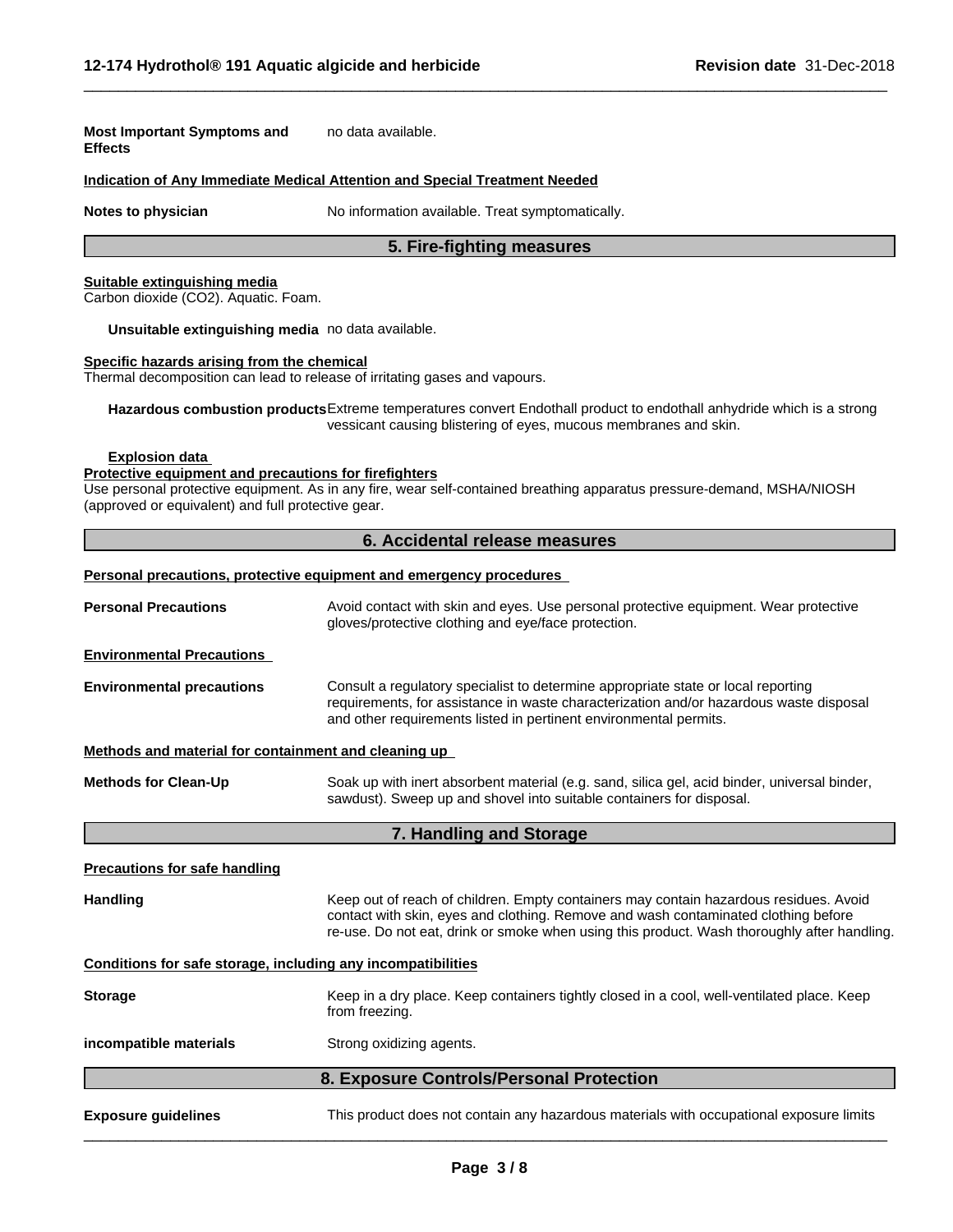|                               | established by the region specific regulatory bodies.                                                                                                                                                                                                                                                                                                                                                                                                                                                                                                                                                                                                                                                                                                                       |  |
|-------------------------------|-----------------------------------------------------------------------------------------------------------------------------------------------------------------------------------------------------------------------------------------------------------------------------------------------------------------------------------------------------------------------------------------------------------------------------------------------------------------------------------------------------------------------------------------------------------------------------------------------------------------------------------------------------------------------------------------------------------------------------------------------------------------------------|--|
| <b>Engineering controls</b>   | Investigate engineering techniques to reduce exposures. Local mechanical exhaust<br>ventilation is preferred. Consult ACGIH ventilation manual or NFPA Standard 91 for design<br>of exhaust systems.                                                                                                                                                                                                                                                                                                                                                                                                                                                                                                                                                                        |  |
| Personal protective equipment |                                                                                                                                                                                                                                                                                                                                                                                                                                                                                                                                                                                                                                                                                                                                                                             |  |
| <b>Eye/Face Protection</b>    | Use eye protection to avoid eye contact. Where there is potential for eye contact have eye<br>flushing equipment available. Goggles.                                                                                                                                                                                                                                                                                                                                                                                                                                                                                                                                                                                                                                        |  |
| <b>Skin protection</b>        | Wear protective gloves/clothing. Chemical resistant footwear plus socks.                                                                                                                                                                                                                                                                                                                                                                                                                                                                                                                                                                                                                                                                                                    |  |
| <b>Respiratory protection</b> | Where airborne exposure is likely, use NIOSH approved respiratory protection equipment<br>appropriate to the material and/or its components. Full facepiece equipment is<br>recommended and, if used, replaces need for face shield and/or chemical goggles. If<br>exposures cannot be kept at a minimum with engineering controls, consult respirator<br>manufacturer to determine appropriate type equipment for given application. Observe<br>respirator use limitations specified by NIOSH or the manufacturer. For emergency and<br>other conditions where there may be a potential for significant exposure, use an approved<br>full face positive-pressure, self-contained breathing apparatus. Respiratory protection<br>programs must comply with 29 CFR 1910.134. |  |

 $\overline{\phantom{a}}$  ,  $\overline{\phantom{a}}$  ,  $\overline{\phantom{a}}$  ,  $\overline{\phantom{a}}$  ,  $\overline{\phantom{a}}$  ,  $\overline{\phantom{a}}$  ,  $\overline{\phantom{a}}$  ,  $\overline{\phantom{a}}$  ,  $\overline{\phantom{a}}$  ,  $\overline{\phantom{a}}$  ,  $\overline{\phantom{a}}$  ,  $\overline{\phantom{a}}$  ,  $\overline{\phantom{a}}$  ,  $\overline{\phantom{a}}$  ,  $\overline{\phantom{a}}$  ,  $\overline{\phantom{a}}$ 

# **General hygiene considerations**

Do not eat, drink or smoke when using this product. Remove and wash contaminated clothing before re-use. Wear suitable gloves and eye/face protection. Wash hands before breaks and immediately after handling the product.

# **9. Physical and Chemical Properties**

# **Information on basic physical and chemical properties**

| <b>Physical state</b>                                                 | Liquid                   |                   |                 |
|-----------------------------------------------------------------------|--------------------------|-------------------|-----------------|
| Appearance                                                            | Dark yellow light brown  | Odor              | Slight chlorine |
| color                                                                 | No information available |                   |                 |
| <b>Property</b>                                                       | <b>VALUES</b>            | Remarks/ • Method |                 |
| рH                                                                    | No information available |                   |                 |
| Melting point/freezing point                                          | no data available        |                   |                 |
| <b>Boiling Point/Range</b>                                            | 100 °C / 212 °F          |                   |                 |
| <b>Flash Point</b>                                                    | > 100 C                  |                   |                 |
| <b>Evaporation Rate</b>                                               | No information available |                   |                 |
| Flammability (solid, gas)                                             | No information available |                   |                 |
| <b>Flammability limit in air</b>                                      |                          |                   |                 |
| <b>Upper Flammability Limit</b>                                       | No information available |                   |                 |
| <b>Lower Flammability Limit</b>                                       | No information available |                   |                 |
| vapor pressure                                                        | 9.45 X 10-6 Torr(Salt)   |                   |                 |
| <b>Vapor Density</b>                                                  | No information available |                   |                 |
| <b>Specific gravity</b>                                               | 1.044 @25 C              |                   |                 |
| <b>Water solubility</b>                                               | No information available |                   |                 |
| <b>Solubility in Other Solvents</b>                                   | No information available |                   |                 |
| <b>Partition coefficient: n-octanol/waterNo information available</b> |                          |                   |                 |
| <b>Autoignition temperature</b>                                       | no data available        |                   |                 |
| <b>Decomposition temperature</b>                                      | No information available |                   |                 |
| <b>Viscosity, kinematic</b>                                           | No information available |                   |                 |
| <b>Dynamic viscosity</b>                                              | No information available |                   |                 |
| <b>Explosive properties</b>                                           | No information available |                   |                 |
| <b>Oxidizing properties</b>                                           | No information available |                   |                 |
| <b>OTHER INFORMATION</b>                                              |                          |                   |                 |
| Softening point                                                       | No information available |                   |                 |
| molecular weight                                                      | No information available |                   |                 |
| <b>VOC Content</b>                                                    | No information available |                   |                 |
| <b>Liquid Density</b>                                                 | No information available |                   |                 |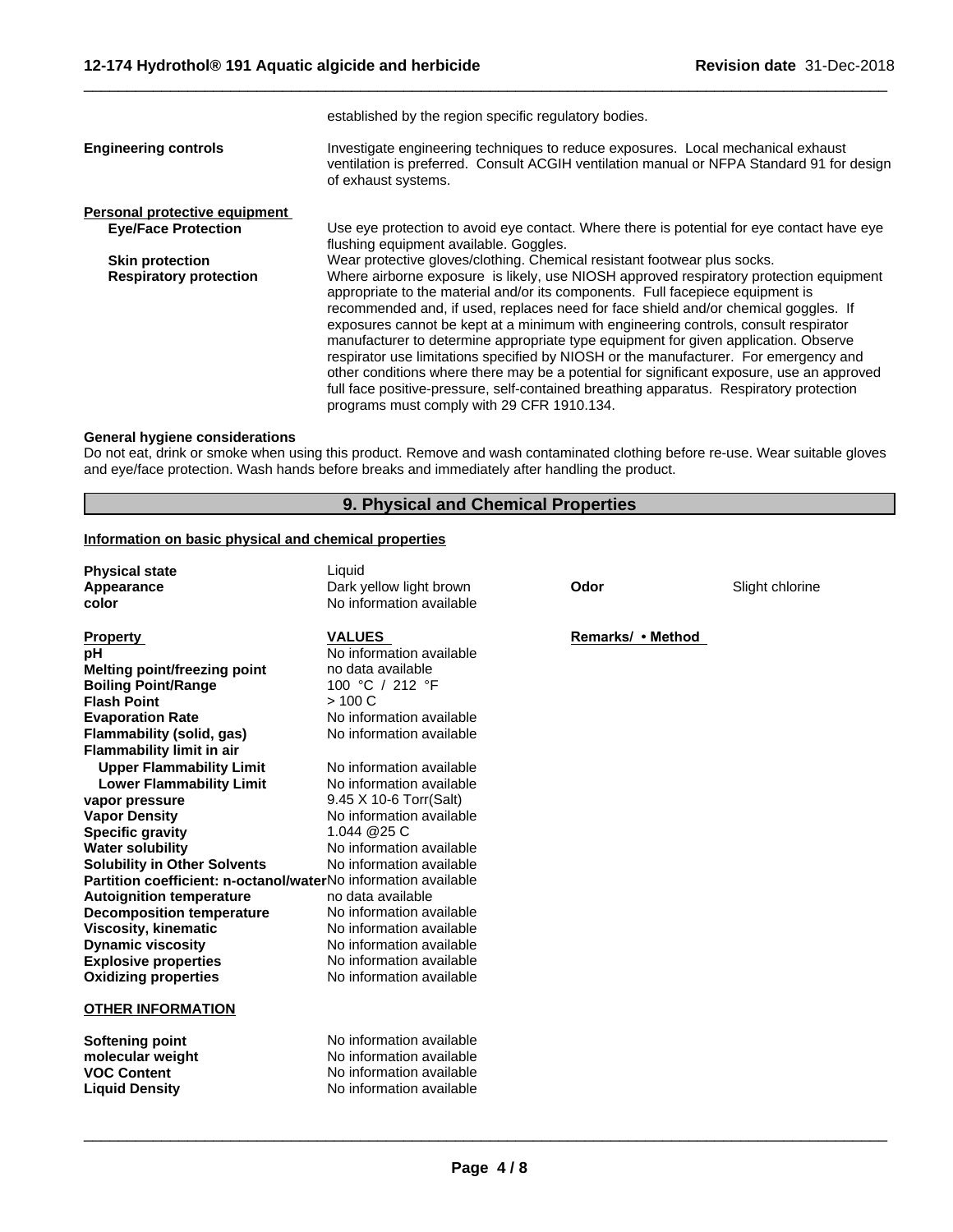# **10. Stability and Reactivity**

 $\overline{\phantom{a}}$  ,  $\overline{\phantom{a}}$  ,  $\overline{\phantom{a}}$  ,  $\overline{\phantom{a}}$  ,  $\overline{\phantom{a}}$  ,  $\overline{\phantom{a}}$  ,  $\overline{\phantom{a}}$  ,  $\overline{\phantom{a}}$  ,  $\overline{\phantom{a}}$  ,  $\overline{\phantom{a}}$  ,  $\overline{\phantom{a}}$  ,  $\overline{\phantom{a}}$  ,  $\overline{\phantom{a}}$  ,  $\overline{\phantom{a}}$  ,  $\overline{\phantom{a}}$  ,  $\overline{\phantom{a}}$ 

## **Reactivity**

no data available

#### **Chemical stability**

Stable under normal conditions.

#### **Possibility of hazardous reactions**

None under normal processing.

**Hazardous polymerization** Hazardous polymerisation does not occur.

#### **Conditions to avoid** Not known.

**incompatible materials**

Strong oxidizing agents.

# **Hazardous decomposition products**

Carbon oxides.

# **11. Toxicological Information**

# **Information on Likely Routes of Exposure**

#### **Product information**

|                     | Single exposure studies indicate: Oral - Moderately toxic to rats (LD50 233.4 mg/kg) Dermal<br>- Moderately toxic to rabbits (LD50 480.9 mg/kg)Inhalation - Slightly toxic to rats (4 hr LC 50<br>0.7 mg/l)Skin irritation - Severely irritating to rabbits Eye irritation - severely irritating to<br>rabbitsNo skin allergy was observed in guinea pigs following repeated exposure. Endothall<br>Intentional swallowing of 40 ml led to death within 12 hours. Skin allergy was observed in<br>guinea pigs following repeated exposure. Repeated dietary administration (Via gelatin<br>capsules) produced vomiting, diarrhea, sluggish movements, and liver, kidney and blood<br>effects in dogs. Long-term dietary administration to rats and mice produced effects in the<br>glandular stomach. High mortality rates and intestinal tumors considered to be secondary<br>to the effects in the stomach were observed in mice. Long-term application to the skin of<br>mice produced no tumors. No birth defects were observed in the offspring of rats exposed<br>orally during pregnancy, even at dosages that produced adverse effects on the mothers.<br>Skelatal abnormalities were observed in the offspring of rabbits and mice exposed during<br>pregnancy, butonly at dosages that produced adverse effects in the mothers. No genetic<br>changes were observed in tests using bacteria, animal cells or animals. |
|---------------------|---------------------------------------------------------------------------------------------------------------------------------------------------------------------------------------------------------------------------------------------------------------------------------------------------------------------------------------------------------------------------------------------------------------------------------------------------------------------------------------------------------------------------------------------------------------------------------------------------------------------------------------------------------------------------------------------------------------------------------------------------------------------------------------------------------------------------------------------------------------------------------------------------------------------------------------------------------------------------------------------------------------------------------------------------------------------------------------------------------------------------------------------------------------------------------------------------------------------------------------------------------------------------------------------------------------------------------------------------------------------------------------------------------------------------------|
| <b>Inhalation</b>   | Harmful by inhalation.                                                                                                                                                                                                                                                                                                                                                                                                                                                                                                                                                                                                                                                                                                                                                                                                                                                                                                                                                                                                                                                                                                                                                                                                                                                                                                                                                                                                          |
| Eye contact         | Corrosive. May cause irreversible damage to eyes.                                                                                                                                                                                                                                                                                                                                                                                                                                                                                                                                                                                                                                                                                                                                                                                                                                                                                                                                                                                                                                                                                                                                                                                                                                                                                                                                                                               |
| <b>Skin contact</b> | Causes severe skin burns.                                                                                                                                                                                                                                                                                                                                                                                                                                                                                                                                                                                                                                                                                                                                                                                                                                                                                                                                                                                                                                                                                                                                                                                                                                                                                                                                                                                                       |
| Ingestion           | MAY BE FATAL IF SWALLOWED.                                                                                                                                                                                                                                                                                                                                                                                                                                                                                                                                                                                                                                                                                                                                                                                                                                                                                                                                                                                                                                                                                                                                                                                                                                                                                                                                                                                                      |

# **Information on Toxicological Effects**

| Symptoms                                              | No information available.                                                                                     |
|-------------------------------------------------------|---------------------------------------------------------------------------------------------------------------|
|                                                       | Delayed and immediate effects as well as chronic effects from short and long-term exposure                    |
| Sensitization<br>Mutagenic effects<br>Carcinogenicity | No information available.<br>no data available.<br>There are no known carcinogenic chemicals in this product. |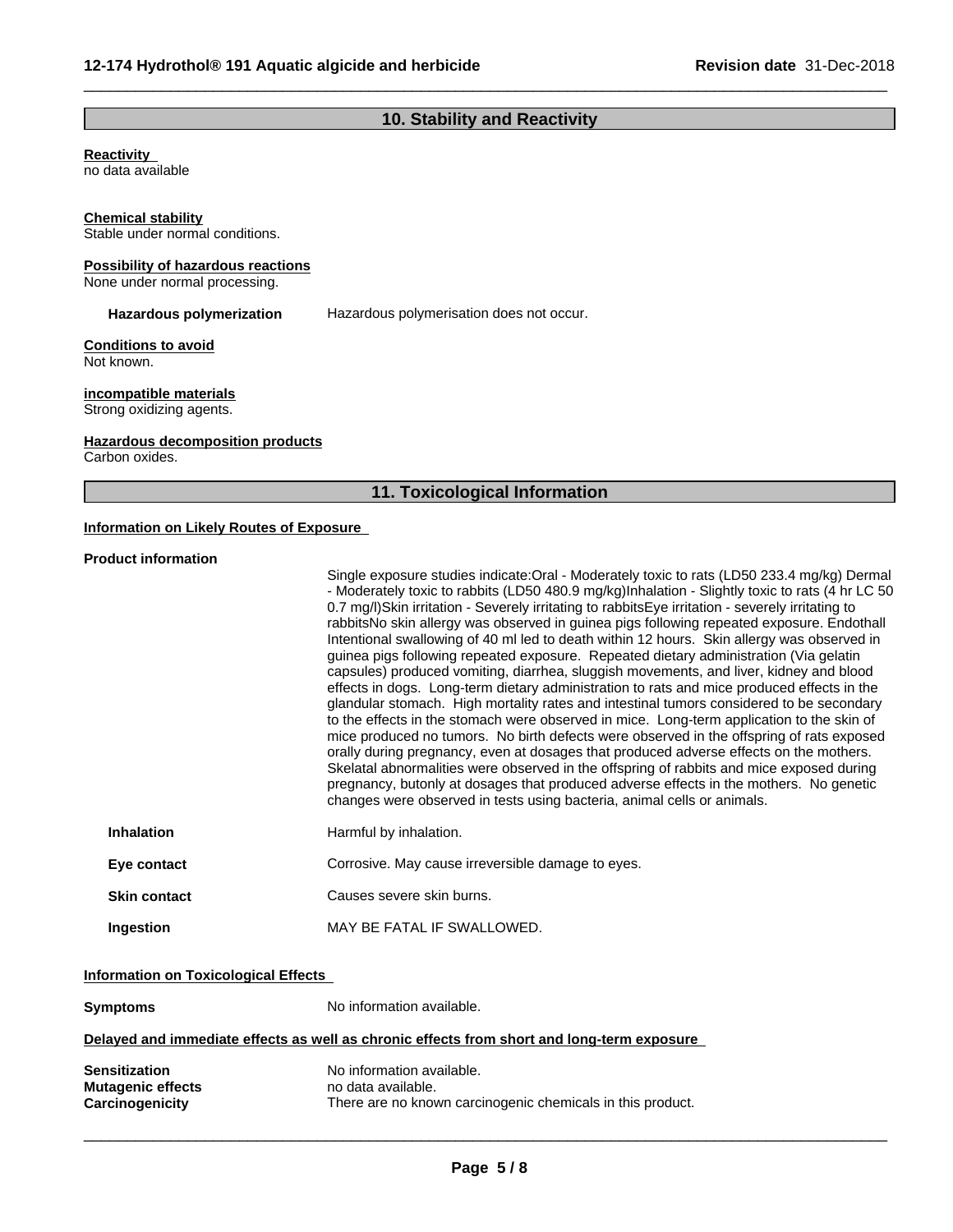| Reproductive effects            | Not Available.            |  |
|---------------------------------|---------------------------|--|
| <b>STOT - Single Exposure</b>   | no data available.        |  |
| <b>STOT - Repeated Exposure</b> | no data available.        |  |
| <b>Aspiration hazard</b>        | No information available. |  |
|                                 |                           |  |

# **Numerical Measures of Toxicity - Product information**

| LD50 Oral              | 233 mg/kg (rat)         |
|------------------------|-------------------------|
| <b>LD50 Dermal</b>     | 480.9 mg/kg (rat)       |
| <b>LC50 Inhalation</b> | 0.7 mg/l (rat) $(4-hr)$ |

# **12. Ecological Information**

 $\overline{\phantom{a}}$  ,  $\overline{\phantom{a}}$  ,  $\overline{\phantom{a}}$  ,  $\overline{\phantom{a}}$  ,  $\overline{\phantom{a}}$  ,  $\overline{\phantom{a}}$  ,  $\overline{\phantom{a}}$  ,  $\overline{\phantom{a}}$  ,  $\overline{\phantom{a}}$  ,  $\overline{\phantom{a}}$  ,  $\overline{\phantom{a}}$  ,  $\overline{\phantom{a}}$  ,  $\overline{\phantom{a}}$  ,  $\overline{\phantom{a}}$  ,  $\overline{\phantom{a}}$  ,  $\overline{\phantom{a}}$ 

## **ecotoxicity**

Endothall mono amine salt: Acute contact toxicity Honey Bee Practically non toxic Acute Toxicity Avain Northern Bobwhite Quail LD50 736 mg/kg Acute Toxicity Freshwater Fish EC50 Bluegill sunfish 0.94 ppm Rainbow trout 0.56 ppm Cutthroat trout 0.18 ppm Channel catfish 0.49 ppm Acute Toxicity Freshwater Invertebrates EC50 Daphnia magna 0.36 ppm (48 hr) Grasshrimp 0.05 ppm (96hr) Scud 2.0 ppm (48hr) Acute Toxcity Marine Invertebrates (flow thru) EC50 Mysid shrimp 2.2 ppm (96 hr) Acute Toxicity Marine Fish (Flow thru) EC50 Sheepshead minnow 3.5 ppm (96 hr)

## **Persistence/Degradability**

no data available.

#### **Bioaccumulation/ Accumulation** Does not bioaccumulate.

**Other Adverse Effects**

no data available

| <b>Waste Treatment Methods</b>                                                                                                                                                                                                                                                                                                                                                                       |
|------------------------------------------------------------------------------------------------------------------------------------------------------------------------------------------------------------------------------------------------------------------------------------------------------------------------------------------------------------------------------------------------------|
| Pesticide wastes are acutely hazardous. Improper disposal of excess pesticide or rinsate is<br><b>Waste Disposal Method</b><br>a violation of Federal law. If the wastes cannot be disposed of by use or according to label<br>instructions, contact your State Pesticide or Environmental Control Agency, or the<br>Hazardous Waste representative at the nearest EPA Regional Office for guidance. |
| Refer to product label.<br><b>Contaminated packaging</b>                                                                                                                                                                                                                                                                                                                                             |

# **14. Transport Information**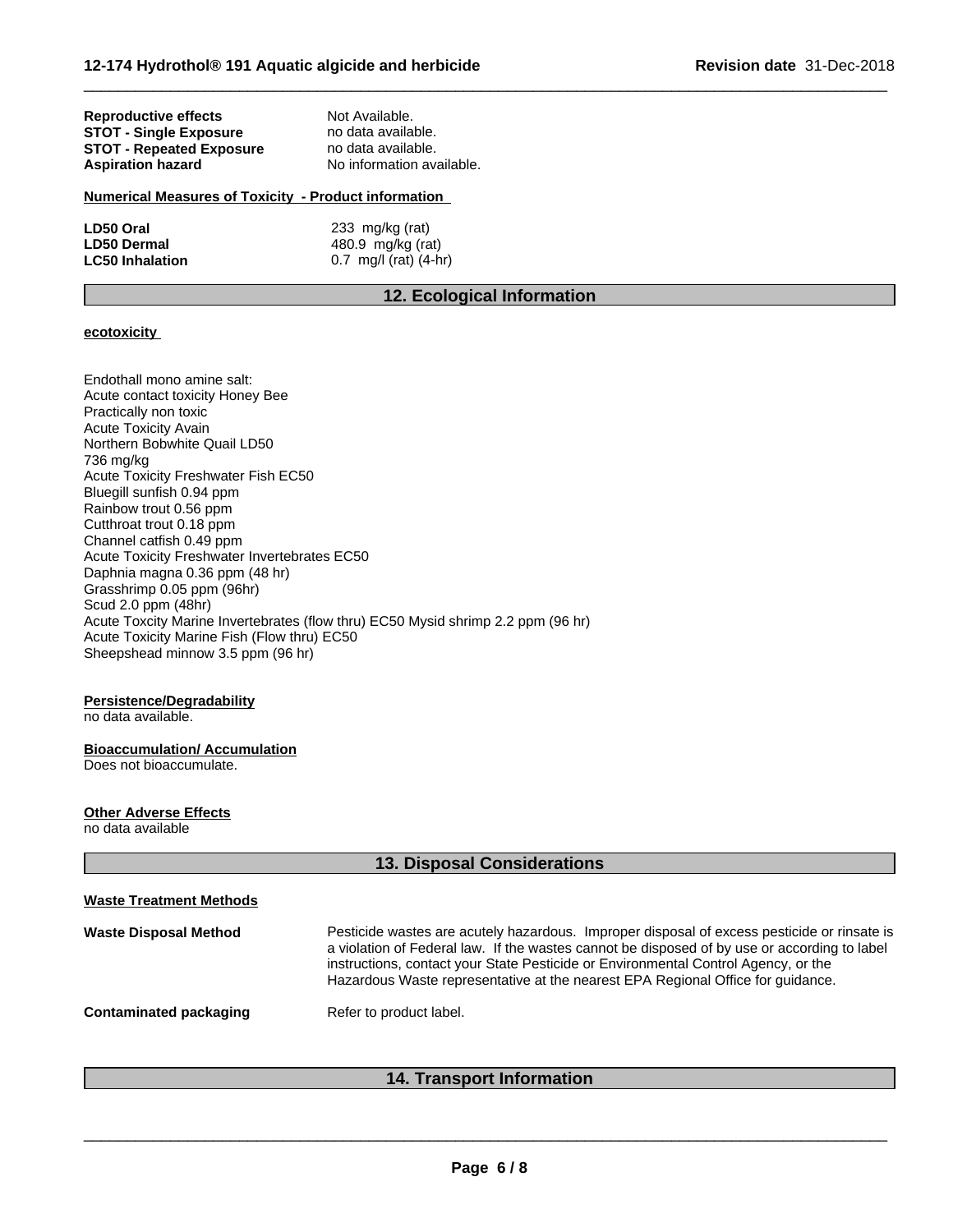| DOT<br>UN/ID no.                                  | 2902                                                |
|---------------------------------------------------|-----------------------------------------------------|
| Proper shipping name<br><b>Hazard class</b>       | Pesticides, liquid, toxic. n.o.s. (Endothal)<br>6.1 |
| Packing group<br><b>Reportable Quantity (RQ):</b> | PG III<br>1,000 lbs (endothall)                     |
|                                                   |                                                     |
|                                                   |                                                     |
| <b>ICAO</b><br>UN/ID no.                          | 2902                                                |
| Proper shipping name                              | Pesticide, liquid, toxic, n.o.s (Endothall)         |
| <b>Hazard class</b>                               | 6.1                                                 |
| Packing group                                     | PG III                                              |
| <b>IATA</b>                                       |                                                     |
| UN/ID no.                                         | 2902                                                |
| Proper shipping name<br><b>Hazard class</b>       | Pesticide, liquid, toxic, n.o.s (Endothall)<br>6.1  |
| <b>Packing group</b>                              | PG III                                              |
| <b>IMDG</b>                                       |                                                     |
| UN/ID no.                                         | 2902                                                |
| Proper shipping name                              | Pesticide, liquid, toxic, n.o.s (Endothall)         |
| <b>Hazard class</b>                               | 6.1<br>PG III                                       |
| Packing group<br>EmS No.                          | F-A, S-A                                            |

# **15. Regulatory Information**

This chemical is a pesticide product registered by the Environmental Protection Agency and is subject to certain labeling requirements under federal pesticide law. These requirements differ from the classification criteria and hazard information required for safety data sheets, and for workplace labels of non-pesticide chemicals. Following is the hazard information as required on the pesticide label:

**signal word** DANGER

**Ventilation Control** PESTICIDE APPLICATORS & WORKERS THESE WORKERS MUST REFER TO PRODUCT LABELING AND DIRECTIONS FOR USE IN ACCORDANCE WITH EPA WORKER PROTECTION STANDARD 40 CFR PART 170.

 $\overline{\phantom{a}}$  ,  $\overline{\phantom{a}}$  ,  $\overline{\phantom{a}}$  ,  $\overline{\phantom{a}}$  ,  $\overline{\phantom{a}}$  ,  $\overline{\phantom{a}}$  ,  $\overline{\phantom{a}}$  ,  $\overline{\phantom{a}}$  ,  $\overline{\phantom{a}}$  ,  $\overline{\phantom{a}}$  ,  $\overline{\phantom{a}}$  ,  $\overline{\phantom{a}}$  ,  $\overline{\phantom{a}}$  ,  $\overline{\phantom{a}}$  ,  $\overline{\phantom{a}}$  ,  $\overline{\phantom{a}}$ 

Keep out of Reach of Children. Causes irreversible eye damage. May be fatal if swallowed. Harmful if inhaled or absorbed **through skin.**

**International Inventories USINV** Not present<br>
DSL/NDSL<br>
Not present **Not present EINECS/ ELINCS** Not Present **ENCS** Not Present<br> **China** Not Present **China** Not Present<br> **KECL** Not Present **KECL**<br> **PICCS** Not Present<br>
Not Present **Not Present** AICS Not Present **TSCA** Not Present

 **TSCA** - United States Toxic Substances Control Act Section 8(b) Inventory

 **DSL/NDSL** - Canadian Domestic Substances List/Non-Domestic Substances List

 **EINECS/ELINCS** - European Inventory of Existing Commercial Chemical Substances/EU List of Notified Chemical Substances  **ENCS** - Japan Existing and New Chemical Substances